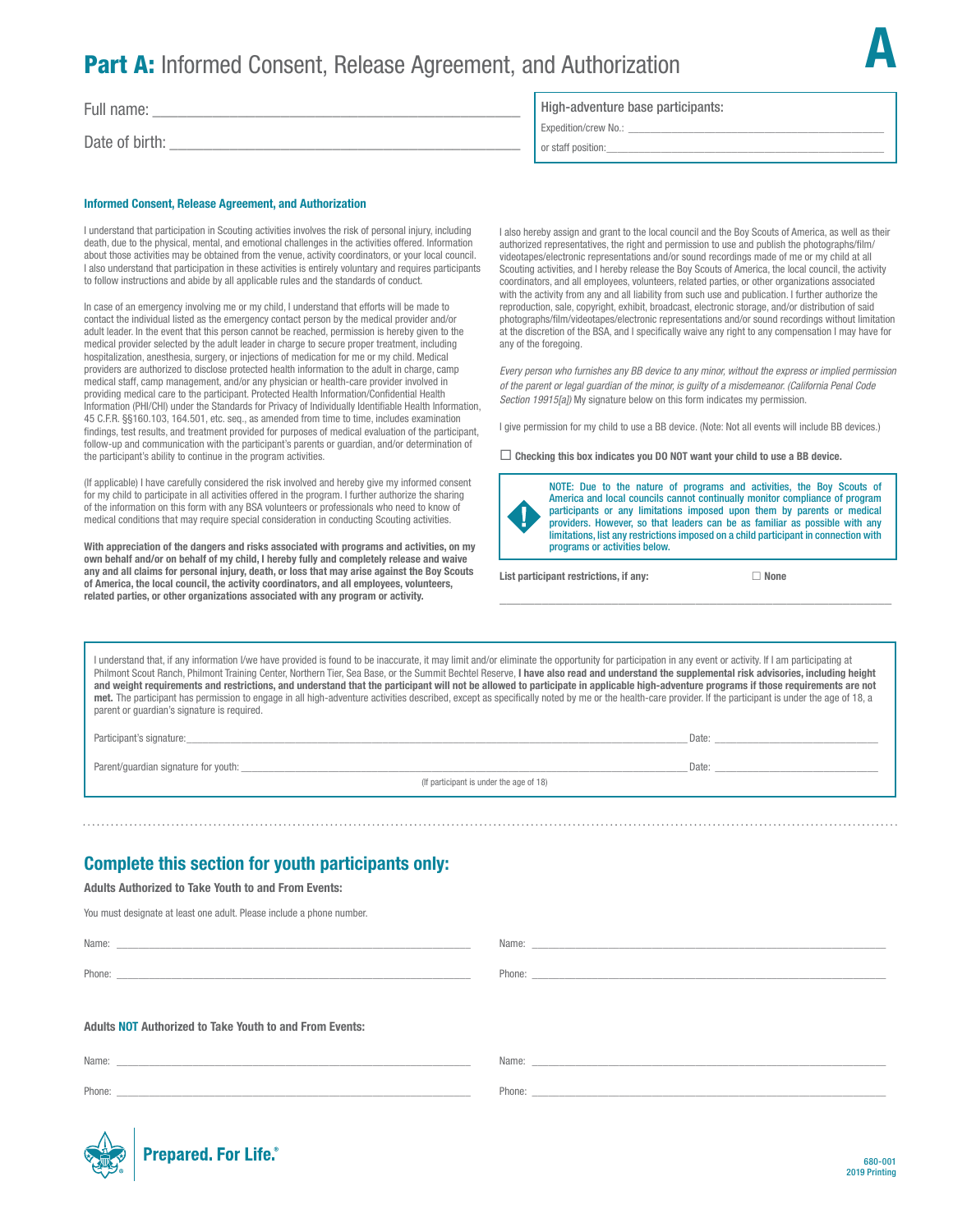# Part B1: General Information/Health History

|                                                                                                                                                                                                                                |  |  | High-adventure base participants: |  |  |
|--------------------------------------------------------------------------------------------------------------------------------------------------------------------------------------------------------------------------------|--|--|-----------------------------------|--|--|
|                                                                                                                                                                                                                                |  |  |                                   |  |  |
|                                                                                                                                                                                                                                |  |  |                                   |  |  |
|                                                                                                                                                                                                                                |  |  |                                   |  |  |
|                                                                                                                                                                                                                                |  |  |                                   |  |  |
|                                                                                                                                                                                                                                |  |  |                                   |  |  |
| Council Name/No.: The contract of the contract of the contract of the contract of the contract of the contract of the contract of the contract of the contract of the contract of the contract of the contract of the contract |  |  |                                   |  |  |
|                                                                                                                                                                                                                                |  |  |                                   |  |  |
| Please attach a photocopy of both sides of the insurance card. If you do not have medical insurance, enter "none" above.<br>KJ                                                                                                 |  |  |                                   |  |  |
| In ease of emergency notify the nerson below.                                                                                                                                                                                  |  |  |                                   |  |  |

#### In case of emergency, notify the person below:

| Name:                   | Relationship: |                    |              |
|-------------------------|---------------|--------------------|--------------|
| Address:                | Home phone:   |                    | Other phone: |
| Alternate contact name: |               | Alternate's phone: |              |

### Health History

Do you currently have or have you ever been treated for any of the following?

| <b>Yes</b> | <b>No</b> | <b>Condition</b>                                                                                                                                                           | <b>Explain</b>                  |                                    |  |
|------------|-----------|----------------------------------------------------------------------------------------------------------------------------------------------------------------------------|---------------------------------|------------------------------------|--|
|            |           | <b>Diabetes</b>                                                                                                                                                            | Last HbA1c percentage and date: | Insulin pump: Yes $\Box$ No $\Box$ |  |
|            |           | Hypertension (high blood pressure)                                                                                                                                         |                                 |                                    |  |
|            |           | Adult or congenital heart disease/heart attack/chest pain (angina)/<br>heart murmur/coronary artery disease. Any heart surgery or<br>procedure. Explain all "yes" answers. |                                 |                                    |  |
|            |           | Family history of heart disease or any sudden heart-related<br>death of a family member before age 50.                                                                     |                                 |                                    |  |
|            |           | Stroke/TIA                                                                                                                                                                 |                                 |                                    |  |
|            |           | Asthma/reactive airway disease                                                                                                                                             | Last attack date:               |                                    |  |
|            |           | Lung/respiratory disease                                                                                                                                                   |                                 |                                    |  |
|            |           | COPD                                                                                                                                                                       |                                 |                                    |  |
|            |           | Ear/eyes/nose/sinus problems                                                                                                                                               |                                 |                                    |  |
|            |           | Muscular/skeletal condition/muscle or bone issues                                                                                                                          |                                 |                                    |  |
|            |           | Head injury/concussion/TBI                                                                                                                                                 |                                 |                                    |  |
|            |           | Altitude sickness                                                                                                                                                          |                                 |                                    |  |
|            |           | Psychiatric/psychological or emotional difficulties                                                                                                                        |                                 |                                    |  |
|            |           | Neurological/behavioral disorders                                                                                                                                          |                                 |                                    |  |
|            |           | Blood disorders/sickle cell disease                                                                                                                                        |                                 |                                    |  |
|            |           | Fainting spells and dizziness                                                                                                                                              |                                 |                                    |  |
|            |           | Kidney disease                                                                                                                                                             |                                 |                                    |  |
|            |           | Seizures or epilepsy                                                                                                                                                       | Last seizure date:              |                                    |  |
|            |           | Abdominal/stomach/digestive problems                                                                                                                                       |                                 |                                    |  |
|            |           | Thyroid disease                                                                                                                                                            |                                 |                                    |  |
|            |           | Skin issues                                                                                                                                                                |                                 |                                    |  |
|            |           | Obstructive sleep apnea/sleep disorders                                                                                                                                    | CPAP: Yes<br>No                 |                                    |  |
|            |           | List all surgeries and hospitalizations                                                                                                                                    | Last surgery date:              |                                    |  |
|            |           | List any other medical conditions not covered above                                                                                                                        |                                 |                                    |  |



**P**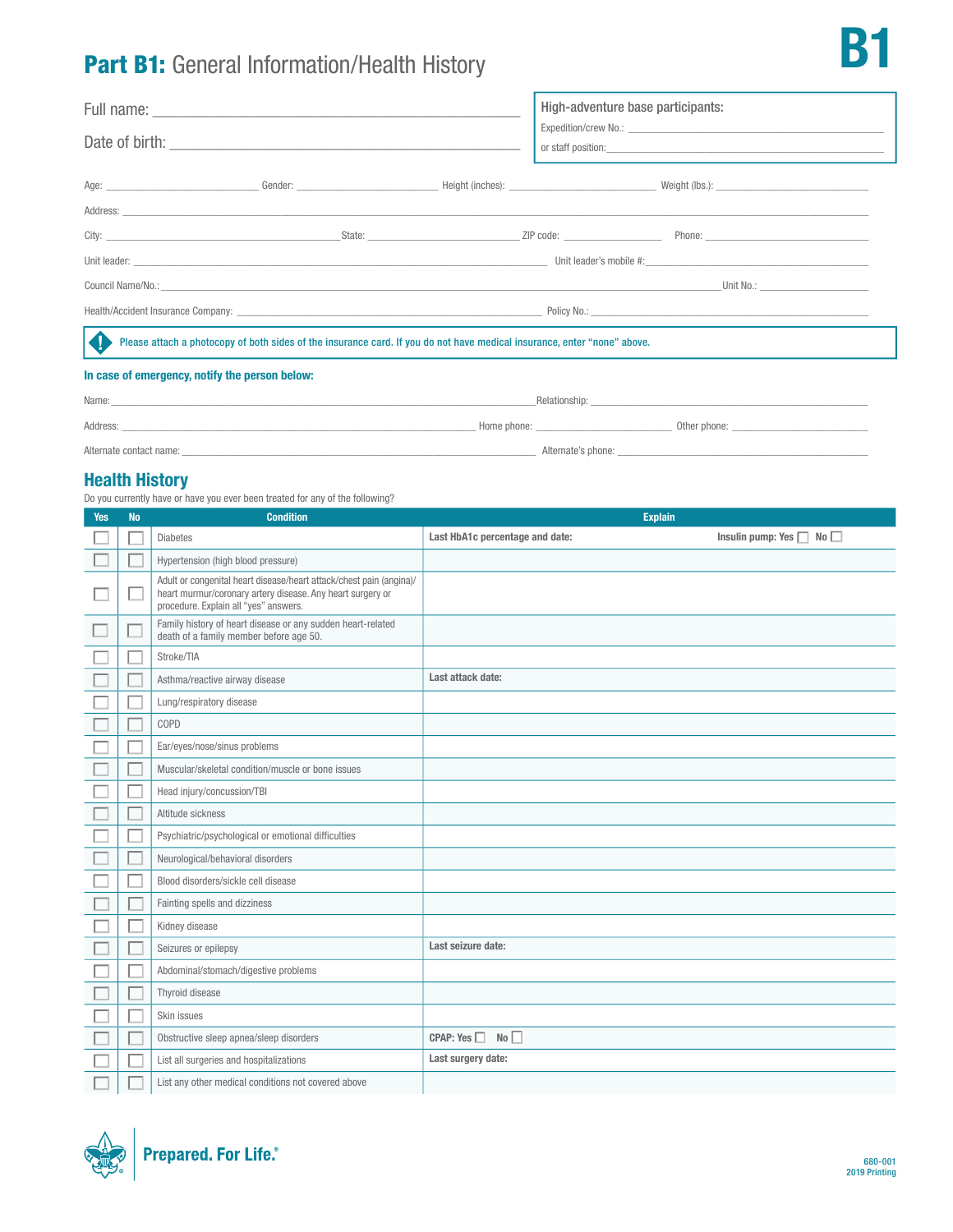# Part B2: General Information/Health History

| Full name:<br>Date of birth: | High-adventure base participants:<br>Expedition/crew No.:<br>or staff position: |  |
|------------------------------|---------------------------------------------------------------------------------|--|
| Allowsian (Madinational      |                                                                                 |  |

| <b>Allergies/Medications</b> |  |  |
|------------------------------|--|--|
|------------------------------|--|--|

| <b>DO YOU USE AN EPINEPHRINE</b>        | $\Box$ YFS | $\Box$ NO |
|-----------------------------------------|------------|-----------|
| <b>AUTOINJECTOR?</b> Exp. date (if yes) |            |           |

| DO YOU USE AN ASTHMA RESCUE        | $\Box$ YFS | $\Box$ No |
|------------------------------------|------------|-----------|
| <b>INHALER?</b> Exp. date (if yes) |            |           |

B2

Are you allergic to or do you have any adverse reaction to any of the following?

| Yes | <b>No</b> | <b>Allergies or Reactions</b> | <b>Explain</b> | Yes | <b>No</b> | <b>Allergies or Reactions</b> | <b>Explain</b> |
|-----|-----------|-------------------------------|----------------|-----|-----------|-------------------------------|----------------|
|     |           | Medication                    |                |     |           | Plants                        |                |
|     |           | Food                          |                |     |           | Insect bites/stings           |                |

List all medications currently used, including any over-the-counter medications.

 $\Box$  Check here if no medications are routinely taken.  $\Box$  If additional space is needed, please list on a separate sheet and attach.

| <b>Medication</b>                                                                                                       | <b>Dose</b> | Frequency | <b>Reason</b> |  |  |  |
|-------------------------------------------------------------------------------------------------------------------------|-------------|-----------|---------------|--|--|--|
|                                                                                                                         |             |           |               |  |  |  |
|                                                                                                                         |             |           |               |  |  |  |
|                                                                                                                         |             |           |               |  |  |  |
|                                                                                                                         |             |           |               |  |  |  |
|                                                                                                                         |             |           |               |  |  |  |
|                                                                                                                         |             |           |               |  |  |  |
| $\Box$ NO<br>YES<br>Non-prescription medication administration is authorized with these exceptions: ___________________ |             |           |               |  |  |  |
| Administration of the above medications is approved for youth by:                                                       |             |           |               |  |  |  |

, which is the contribution of the contribution of  $\mathcal{N}_{\rm{max}}$  ,  $\mathcal{N}_{\rm{max}}$  ,  $\mathcal{N}_{\rm{max}}$ 

Parent/guardian signature MD/DO, NP, or PA signature (if your state requires signature)

Please list any additional information about your

Bring enough medications in suffcient quantities and in the original containers. Make sure that they are NOT expired, including inhalers and EpiPens. You SHOULD NOT STOP taking any maintenance medication unless instructed to do so by your doctor.

### Immunization

The following immunizations are recommended. Tetanus immunization is required and must have been received within the last 10 years. If you had the disease, check the disease column and list the date. If immunized, check yes and provide the year received.

| Yes | <b>No</b> | <b>Had Disease</b> | <b>Immunization</b><br>$\mathcal{L}^{\text{max}}_{\text{max}}$ and $\mathcal{L}^{\text{max}}_{\text{max}}$ and $\mathcal{L}^{\text{max}}_{\text{max}}$ | Date(s) | medical history:                                                                                                     |
|-----|-----------|--------------------|--------------------------------------------------------------------------------------------------------------------------------------------------------|---------|----------------------------------------------------------------------------------------------------------------------|
|     |           |                    | Tetanus                                                                                                                                                |         |                                                                                                                      |
|     |           |                    | Pertussis                                                                                                                                              |         |                                                                                                                      |
|     |           |                    | Diphtheria                                                                                                                                             |         |                                                                                                                      |
|     |           |                    | Measles/mumps/rubella                                                                                                                                  |         | <u> 2000 - Andrea Barbara, amerikan basar dan berasal dalam pengaran basar dalam personal dan berasal dan berasa</u> |
|     |           |                    | Polio                                                                                                                                                  |         | <b>DO NOT WRITE IN THIS BOX.</b><br>Review for camp or special activity.                                             |
|     |           |                    | Chicken Pox                                                                                                                                            |         |                                                                                                                      |
|     |           |                    | <b>Hepatitis A</b>                                                                                                                                     |         |                                                                                                                      |
|     |           |                    | <b>Hepatitis B</b>                                                                                                                                     |         | Date: <u>www.communications.com</u><br>Further approval required: $\Box$ Yes<br>$\Box$ No                            |
|     |           |                    | Meningitis                                                                                                                                             |         |                                                                                                                      |
|     |           |                    | Influenza                                                                                                                                              |         |                                                                                                                      |
|     |           |                    | Other (i.e., HIB)                                                                                                                                      |         |                                                                                                                      |
|     |           |                    | Exemption to immunizations (form required)                                                                                                             |         |                                                                                                                      |